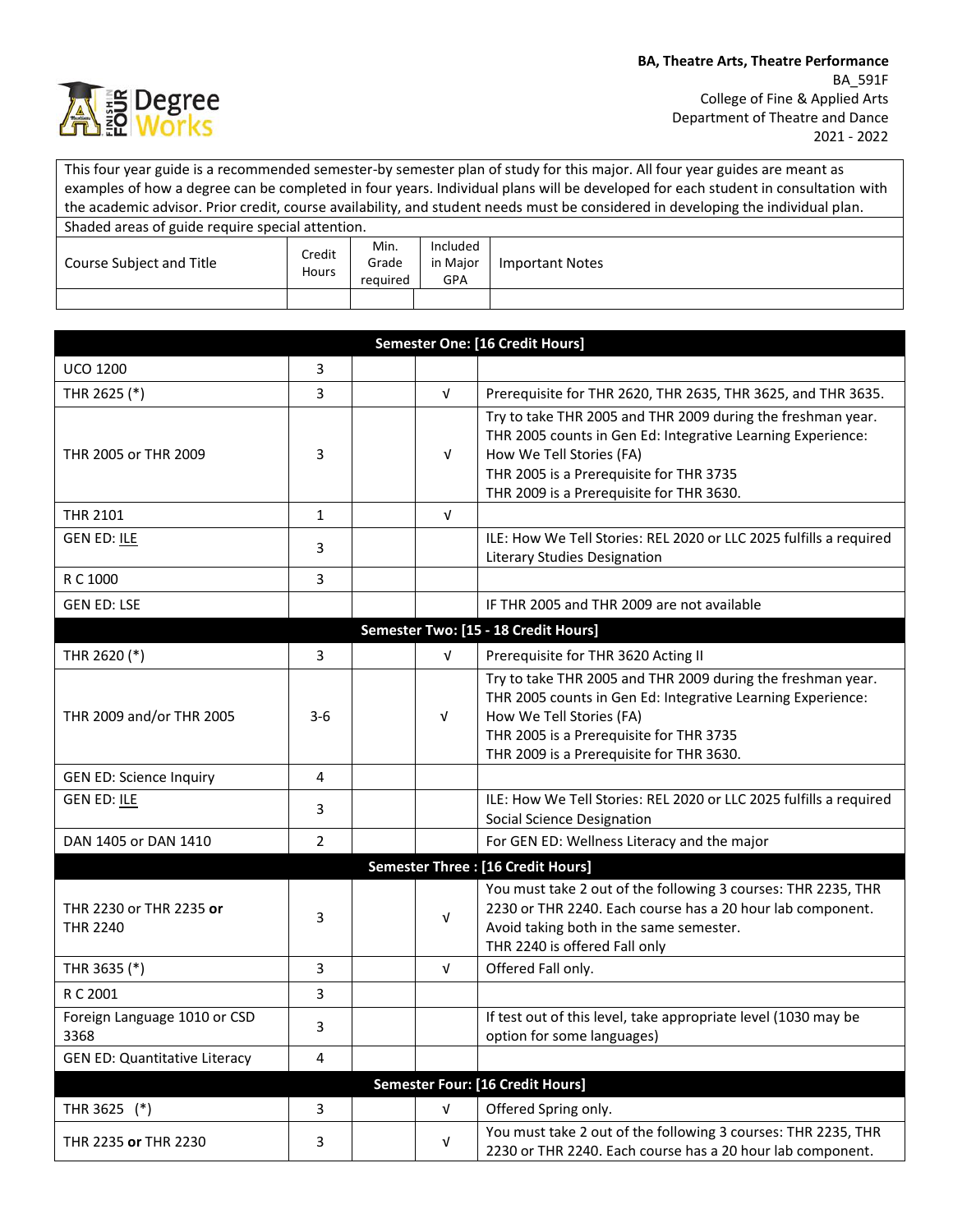

|                                                  |                 |                           |                             | This four year guide is a recommended semester-by semester plan of study for this major. All four year guides are meant as<br>examples of how a degree can be completed in four years. Individual plans will be developed for each student in consultation with<br>the academic advisor. Prior credit, course availability, and student needs must be considered in developing the individual plan. |
|--------------------------------------------------|-----------------|---------------------------|-----------------------------|-----------------------------------------------------------------------------------------------------------------------------------------------------------------------------------------------------------------------------------------------------------------------------------------------------------------------------------------------------------------------------------------------------|
| Shaded areas of guide require special attention. |                 |                           |                             |                                                                                                                                                                                                                                                                                                                                                                                                     |
| Course Subject and Title                         | Credit<br>Hours | Min.<br>Grade<br>required | Included<br>in Major<br>GPA | <b>Important Notes</b>                                                                                                                                                                                                                                                                                                                                                                              |
|                                                  |                 |                           |                             |                                                                                                                                                                                                                                                                                                                                                                                                     |
|                                                  |                 |                           |                             |                                                                                                                                                                                                                                                                                                                                                                                                     |
|                                                  |                 |                           |                             | Avoid taking both in the same semester.<br>THR 2230 Offered Spring only.                                                                                                                                                                                                                                                                                                                            |
| Foreign Language 1020 or CSD<br>3370             | 3               |                           |                             | If test out of this level, take appropriate level or Free Elective if<br>language is complete                                                                                                                                                                                                                                                                                                       |
| <b>GEN ED: Science Inquiry</b>                   | 4               |                           |                             |                                                                                                                                                                                                                                                                                                                                                                                                     |
| <b>Minor Course</b>                              | 3               |                           |                             |                                                                                                                                                                                                                                                                                                                                                                                                     |
|                                                  |                 |                           |                             | <b>Semester Five: [15 Credit Hours]</b>                                                                                                                                                                                                                                                                                                                                                             |
| THR 3620 (*)                                     | 3               |                           | $\sqrt{ }$                  | Offered Fall only                                                                                                                                                                                                                                                                                                                                                                                   |
| THR 3730                                         | 3               |                           | V                           | Gen Ed: Liberal Studies Experience (FA); Fall Only                                                                                                                                                                                                                                                                                                                                                  |
| <b>Concentration Elective</b>                    | 3               |                           | V                           | Complete 6 hours chosen from: THR 3628, THR 3630, THR 3640,<br>THR 3645, or THR 3656                                                                                                                                                                                                                                                                                                                |
| Foreign Language 1040 or CSD<br>3372             | 3               |                           |                             | If test out of this level, take appropriate level or Free Elective if<br>language is complete (FL 1060 may be an option for some lang)                                                                                                                                                                                                                                                              |
| Minor Course                                     | 3               |                           |                             |                                                                                                                                                                                                                                                                                                                                                                                                     |
|                                                  |                 |                           |                             | <b>Semester Six: [15 Credit Hours]</b>                                                                                                                                                                                                                                                                                                                                                              |
| <b>THR 3735</b>                                  | 3               |                           | V                           | Offered Spring only. Junior Writing/WID; Prerequisites of THR<br>2005, THR 3730 and R C 2001.                                                                                                                                                                                                                                                                                                       |
| THR 4320 (*)                                     | 3               |                           | v                           | Spring Only                                                                                                                                                                                                                                                                                                                                                                                         |
| <b>Concentration Electives</b>                   | 3               |                           | V                           | Complete 6 hours chosen from: THR 3628, THR 3630, THR 3640,<br>THR 3645, or THR 3656                                                                                                                                                                                                                                                                                                                |
| <b>GEN ED: LSE</b>                               | 3               |                           |                             | Select a course with ether Historical Studies (HS) or Social<br>Science Designation (SS) for Gen Ed.                                                                                                                                                                                                                                                                                                |
| Foreign Language 1040 or CSD<br>3374             | 3               |                           |                             | Also may count GEN ED: in Liberal Studies Experience. If<br>language is complete, take Free Elective                                                                                                                                                                                                                                                                                                |
|                                                  |                 |                           |                             | Foreign Language 1050                                                                                                                                                                                                                                                                                                                                                                               |
| <b>THR 4840</b>                                  | 3               |                           | $\sqrt{ }$                  | Offered Fall Only. Required to complete major                                                                                                                                                                                                                                                                                                                                                       |
| <b>GEN ED: LSE</b>                               | 3               |                           |                             | Select a course with ether Historical Studies (HS) or Social<br>Science Designation (SS) for Gen Ed.                                                                                                                                                                                                                                                                                                |
| <b>Minor Course</b>                              | 3               |                           |                             |                                                                                                                                                                                                                                                                                                                                                                                                     |
| Minor Course                                     | 3               |                           |                             |                                                                                                                                                                                                                                                                                                                                                                                                     |
| <b>GEN ED: ILE</b>                               | 3               |                           |                             |                                                                                                                                                                                                                                                                                                                                                                                                     |
|                                                  |                 |                           |                             | Semester Eight: [12 Credit Hours]                                                                                                                                                                                                                                                                                                                                                                   |
| Minor Course                                     | 3               |                           |                             |                                                                                                                                                                                                                                                                                                                                                                                                     |
| <b>GEN ED: LSE</b>                               | 3               |                           |                             |                                                                                                                                                                                                                                                                                                                                                                                                     |
| <b>Free Elective</b>                             | 3               |                           |                             |                                                                                                                                                                                                                                                                                                                                                                                                     |
| Minor Course                                     | 3               |                           |                             |                                                                                                                                                                                                                                                                                                                                                                                                     |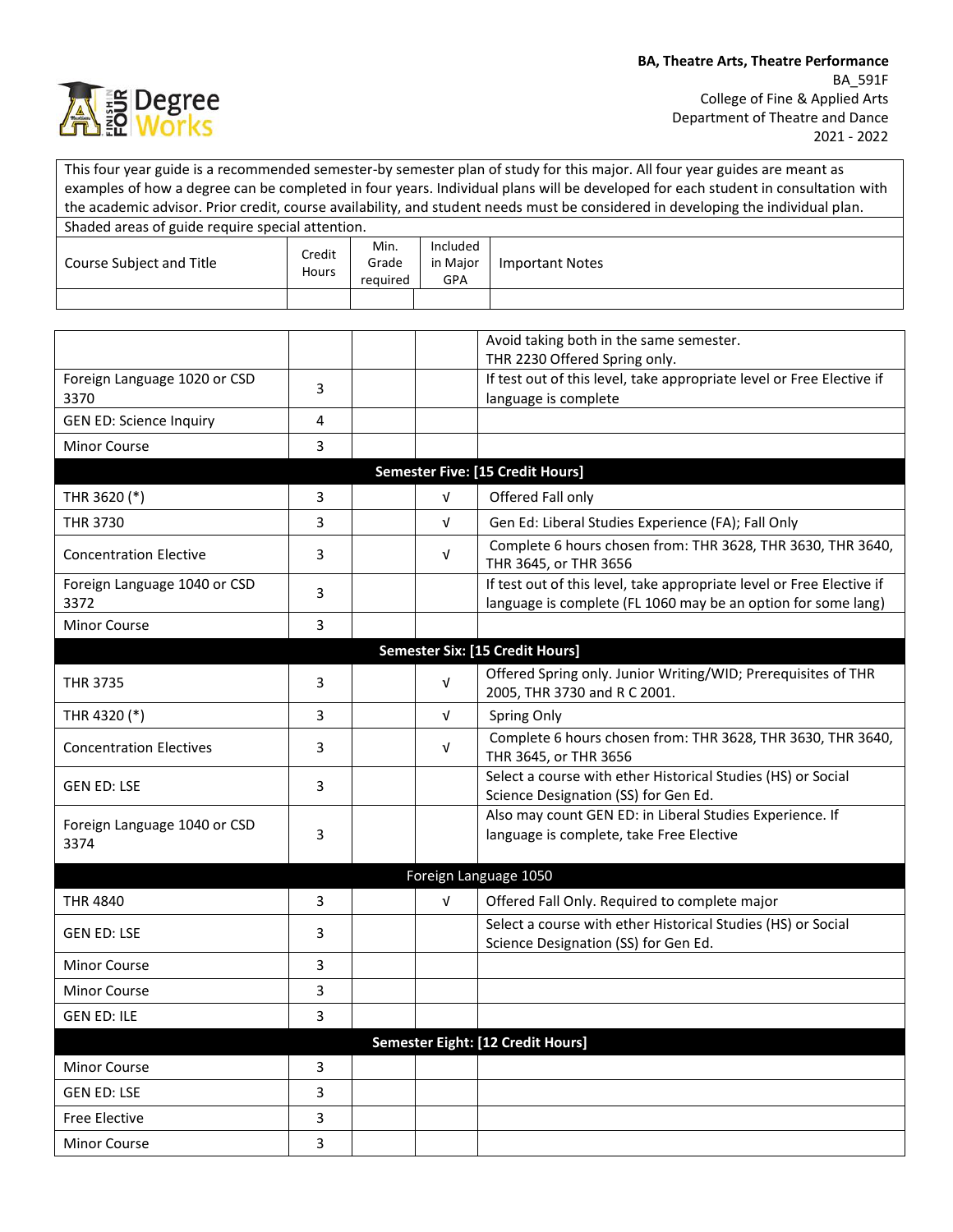

This four year guide is a recommended semester-by semester plan of study for this major. All four year guides are meant as examples of how a degree can be completed in four years. Individual plans will be developed for each student in consultation with the academic advisor. Prior credit, course availability, and student needs must be considered in developing the individual plan. Shaded areas of guide require special attention. Course Subject and Title Credit Hours Min. Grade required Included in Major GPA Important Notes

| <b>General Requirements Summary</b>                      |         |                       |             |     |  |  |  |
|----------------------------------------------------------|---------|-----------------------|-------------|-----|--|--|--|
| Minimum<br>Gen Ed.<br><b>Total Hours</b><br><b>Hours</b> |         | Minimum               |             |     |  |  |  |
|                                                          | Writing | Major GPA             | Overall GPA |     |  |  |  |
| 120                                                      | 44      | R C 1000 and R C 2001 | 2.0         | 2.0 |  |  |  |

| <b>General Education Program Model - 44 Semester Hours Total</b> |              |                                                                                                                                   |  |
|------------------------------------------------------------------|--------------|-----------------------------------------------------------------------------------------------------------------------------------|--|
| <b>Program Categories</b>                                        | <b>Hours</b> | Important Notes - Be sure to check for Gen Ed courses required in<br>your major                                                   |  |
| First Year Seminar                                               | 3            | Can be taken first or second semester of freshman year                                                                            |  |
| <b>Wellness Literacy</b>                                         |              | DAN 1400 Modern Dance or DAN 1401 Ballet I                                                                                        |  |
| Quantitative Literacy                                            | 4            |                                                                                                                                   |  |
| <b>First Year Writing</b>                                        | 3            | Can be taken first or second semester of freshman year                                                                            |  |
| Sophomore Writing                                                | 3            |                                                                                                                                   |  |
| Integrative Learning Experience                                  | 9            | Complete nine hours from a single theme. Students must take<br>courses from at least two discipline prefixes in the chosen theme. |  |
| Liberal Studies Experience                                       | 12           | Must choose a minimum of three disciplines                                                                                        |  |
| Science Inquiry                                                  | 8            |                                                                                                                                   |  |
|                                                                  |              |                                                                                                                                   |  |

You must also meet the Fine Arts, Literary Studies, Historical Studies, and the Social Science Designations. Those may be met within the Integrative Learning Experience and the Literary Studies Experience.

## **Additional Notes:**

- **This major requires an overall 2.7 GPA in the following courses, marked with an asterisk in the guide above:** o **THR 2620; THR 2625; THR 3620; THR 3625; THR 3635 and THR 4320**
- **A Minor outside of Theatre Art is required for the major.**
- **Residency Requirements:** 
	- o 30 hours must be from ASU (25% of the credit hours required for the degree).
	- o 18 hours in the major must be from ASU.
	- o 9 hours in the minor must be from ASU. (See the relevant department for the total number of hours required for the minor)